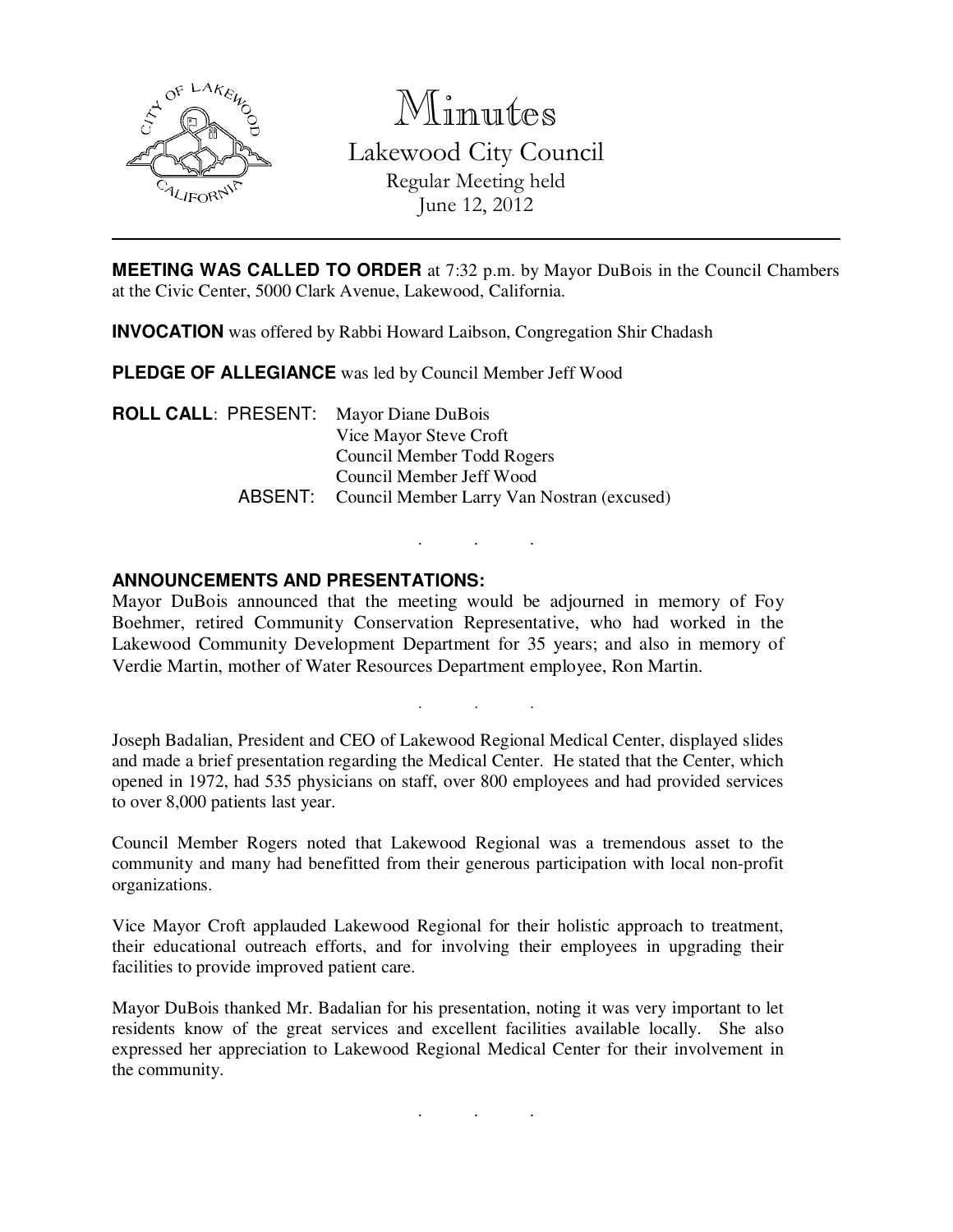### **ROUTINE ITEMS:**

COUNCIL MEMBER WOOD MOVED AND VICE MAYOR CROFT SECONDED TO APPROVE ROUTINE ITEMS 1 THROUGH 5.

- RI-1 Approval of Minutes of the Meeting held May 22, 2012
- RI-2 Approval of Personnel Transactions
- RI-3 Approval of Registers of Demands
- RI-4 Directing Biennial Review of Conflict of Interest Codes
- RI-5 Approval of Permits for Street Closures for July 4th Block Parties

THERE BEING NO OBJECTION, IT WAS SO ORDERED.

# **1.1 • AWARD OF BID FOR PUBLIC WORKS PROJECT NO. 12-1; RESIDENTIAL STREET REHAB**

. . .

Public Works Director Lisa Rapp displayed slides and made a presentation based on the memo in the agenda. She stated that eight bids had been received for the Residential Street Rehab 2012, which would include the streets in the area north of Lakewood High School, bound by Bellflower Boulevard, Woodruff Avenue, Centralia Street and Arbor Road. She noted that as part of the bid, one additive alternative had been included which could extend the project to include the residential area directly north of the original project area and a second additive for the Ponderosa tract, a small area west of Clark Avenue, near Craig Williams School. She reported that staff had been working with the County to develop a process for accessing future Measure R funds and that if such a process was to be developed, the additive alternatives could be completed as part of this project. She also reported that the lowest bidder for this project, Silvia Construction, had requested to be relieved from their bid, as a clerical error had been made. It was the recommendation of staff that the City Council adopt and approve the plans, specifications and working details for the project; appropriate an addition \$136,000 of Measure R funds for the project; grant relief of bid to Silvia Construction, Inc.; award a contract to the second lowest bidder, R. J. Noble Company in the amount of \$669,940.25; and authorize staff to approve a cumulative total of contract change orders in an amount not to exceed \$100,000.

Council Member Rogers questioned the amount for change orders as being higher than usual. Ms. Rapp responded by stating that they had increased the amount as a contingency if additional hardscape work was required.

Mayor DuBois opened the public hearing at 8:00 p.m. and called for anyone in the audience wishing to address the City Council on this matter. There was no response.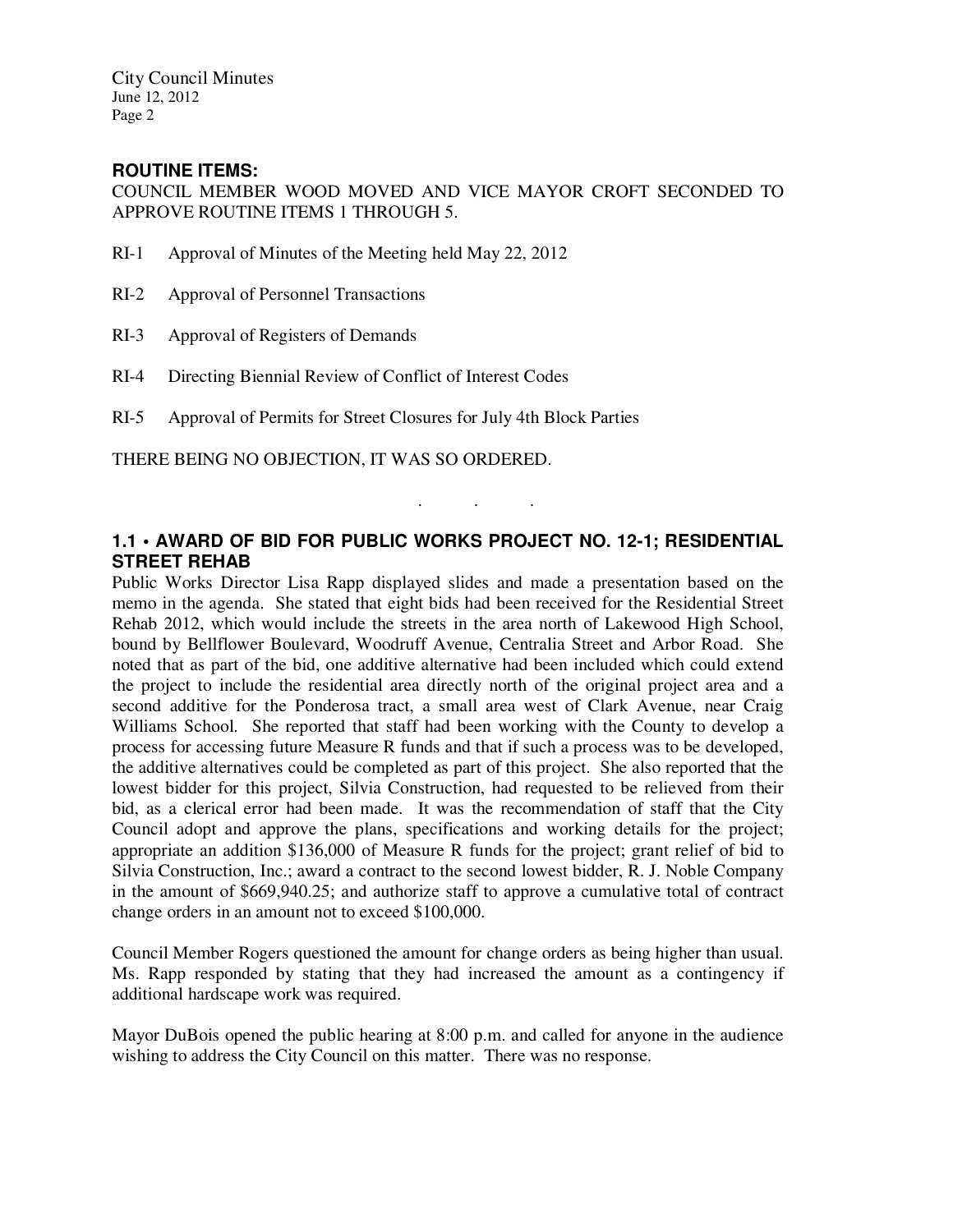#### **1.1 • AWARD OF BID FOR PUBLIC WORKS PROJECT NO. 12-1; RESIDENTIAL STREET REHAB** - Continued

COUNCIL MEMBER ROGERS MOVED AND COUNCIL MEMBER WOOD SECONDED TO APPROVE STAFF'S RECOMMENDATIONS. UPON ROLL CALL VOTE, THE MOTION WAS APPROVED:

AYES: COUNCIL MEMBERS: Van Nostran, Croft, Wood, Rogers and DuBois NAYS: COUNCIL MEMBERS: None

#### **1.2 • AMENDING THE RATE FOR SPECIAL BIN SERVICE**

Administrative Services Director Diane Perkin made a presentation based on the memo in the agenda and stated that the City's agreement for refuse collection called for an annual adjustment to the rates for special bin service, based on the Consumer Price Index. The proposed resolution represented a 1.5 percent adjustment. It was the recommendation of staff that the City Council adopt Resolution No. 2012-20.

. . .

RESOLUTION NO. 2012-20; A RESOLUTION OF THE CITY COUNCIL OF THE CITY OF LAKEWOOD ADJUSTING THE MAXIMUM FEES OR CHARGES FOR BIN AND SPECIAL REFUSE SERVICE

Mayor DuBois opened the public hearing at 8:02 p.m. and called for anyone in the audience wishing to address the City Council on this matter. There was no response.

VICE MAYOR CROFT MOVED AND COUNCIL MEMBER WOOD SECONDED TO ADOPT RESOLUTION NO. 2012-20. UPON ROLL CALL VOTE, THE MOTION WAS APPROVED:

AYES: COUNCIL MEMBERS: Van Nostran, Croft, Wood, Rogers and DuBois NAYS: COUNCIL MEMBERS: None

# **3.1 • PREVIEW OF PUBLIC SAFETY EXPO AND LAKEWOOD YOUTH SPORTS OPENING DAY**

. . .

Recreation and Community Services Assistant Director Tom Lederer displayed slides and made a presentation regarding the upcoming opening day for Lakewood Youth Sports, which was combined with the annual Public Safety Expo. LYS Opening Day, held at Mayfair Park, provided an opportunity for each of the 82 teams to march onto the field together and take the LYS pledge to have fun playing. Following the ceremonies, the carnival area with inflatable attractions would be open.

Deputy City Manager Carol Jacoby stated that the annual Public Safety Expo was a family event which provided an opportunity for residents to have a close-up view of Sheriff and Fire Departments equipment and response units. She noted that a BMX stunt bicycle team would also be performing.

. . .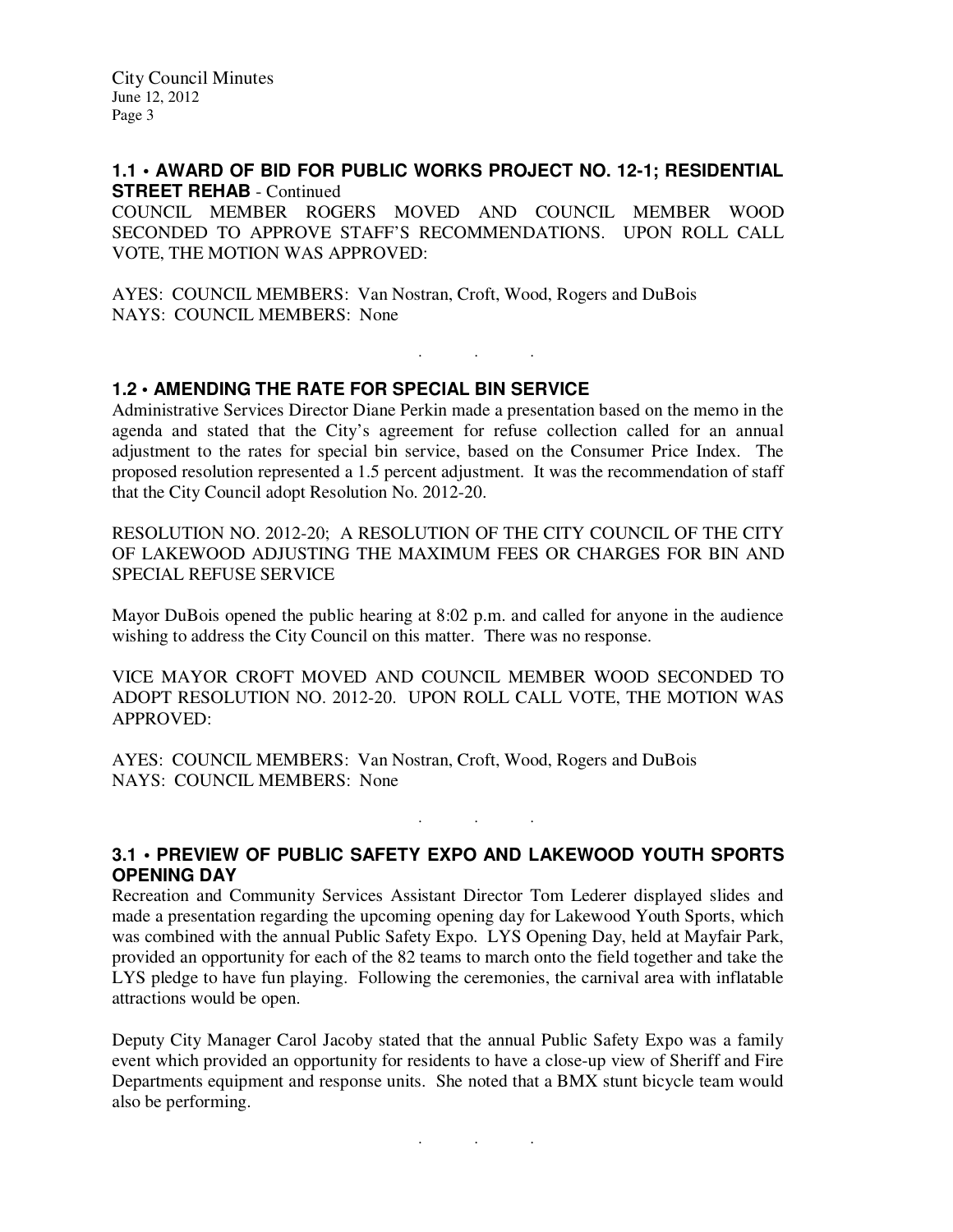# **3.2 • ARBOR YARD SOLAR GENERATION PROJECT PHASE 2 UPDATE**

Water Resources Director Jim Glancy displayed slides and reported on the progress of the solar generation project which was designed to supply daytime power to the Water Resources office and operations buildings, graphics and copy center, electrical and plumbing shops, with excess power being fed back to the power grid. He stated that a new roof had been installed on the water warehouse and the structure reinforced to support the solar panels, which had a projected life span of 25 years. He noted that it was possible to go to the City's website and see the actual amount of solar energy being generated. He concluded by stating that the solar panels and their framework were currently being installed and the project had been scheduled for completion in mid-August.

Vice Mayor Croft noted that he had visited that portion of the website and it was interesting to see the actual generation numbers.

. . .

### **3.3 • DEVELOPMENT UPDATE FOR FISCAL YEAR 2011-2012**

Community Development Director Sonia Southwell displayed slides and briefly reviewed new economic development in the City, including large stores like Sprouts market, Sports Authority, and WinCo Foods, and many smaller restaurants and shops. She also noted some of the projects currently under construction such as the new, much larger 24-hour Fitness and the Plaza at Gordon Ranch center with a new 7-Eleven convenience store.

Council Member Rogers stated that it was truly amazing that even in the recession of the past few years that economic development had continued in Lakewood. He noted that it spoke volumes about how well run the City was and how safe it is, that Lakewood remained a good place to live and to do business.

Responding to a question from Council Member Wood, Ms. Southwell stated that the new 7- Eleven store would not be replacing the current store located at Del Amo and Palo Verde, which had been in place for many years, and that the 7-Eleven company was actually interested in expanding the number of stores in the City.

### **3.4 • COMMUNITY EMERGENCY RESPONSE TEAM (CERT) PROGRAM REVIEW**

. . .

The Assistant Director of Recreation and Community Services displayed slides and made a presentation on the Community Emergency Response Team (CERT) Program which taught residents disaster preparedness and response skills. He stated that there have been several graduations from the program and that participants often recommended the training to other family members and neighbors. The course, taught over three Saturdays, provided 21-hours of instruction in disaster preparedness, fire safety, disaster medical, search and rescue, CERT organization, disaster psychology, and terrorism and CERT. After completing the basic CERT training, participants became members of the Area E Regional CERT Team and were eligible for quarterly training, annual exercises and advanced CERT. He noted that the department received a lot of positive feedback from participants, who would be ready to respond should a disaster ever occur.

. . .